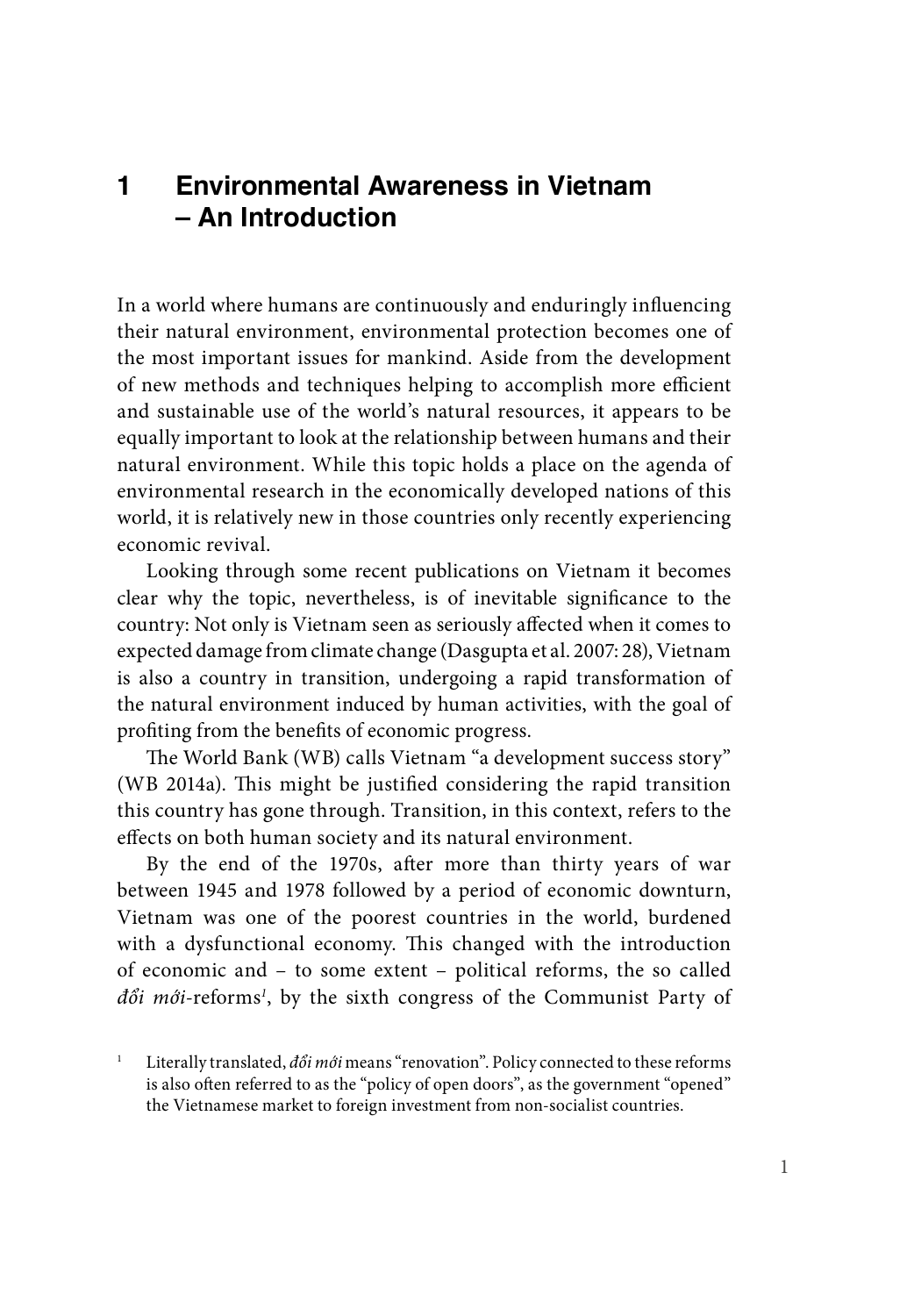Vietnam (CPV) in 1986. Since then, the Socialist Republic of Vietnam (SRV) has been undergoing continuous transformation and has reached the WB classification of a *lower middle income country* in 2010 with a Gross National Income per capita (GNI per capita) of 1,160 USD2 . The availability of new sources of income for the residents of Vietnam created by the liberalization of the economy changed the livelihood strategies of people in Vietnam profoundly within a rather short period of time. Fig. 1 illustrates Vietnam's economic achievements in relation to the WB classification.



Development of GNI in Vietnam (in thousand USD)

Fig. 1: Development of GNI (in thousand USD) in Vietnam in relation to WB classification. Adapted from ADB 2013.

<sup>2</sup> This classification is based on the gross national income per capita and includes the following income groups: GNI per capita of 1,035 USD or less: low income; GNI per capita of 1,036 USD - 4,085 USD: lower middle income; GNI per capita of 4,086 USD - 12,615 USD: upper middle income; GNI per capita of 12,616 USD or more: high income (WB 2014b).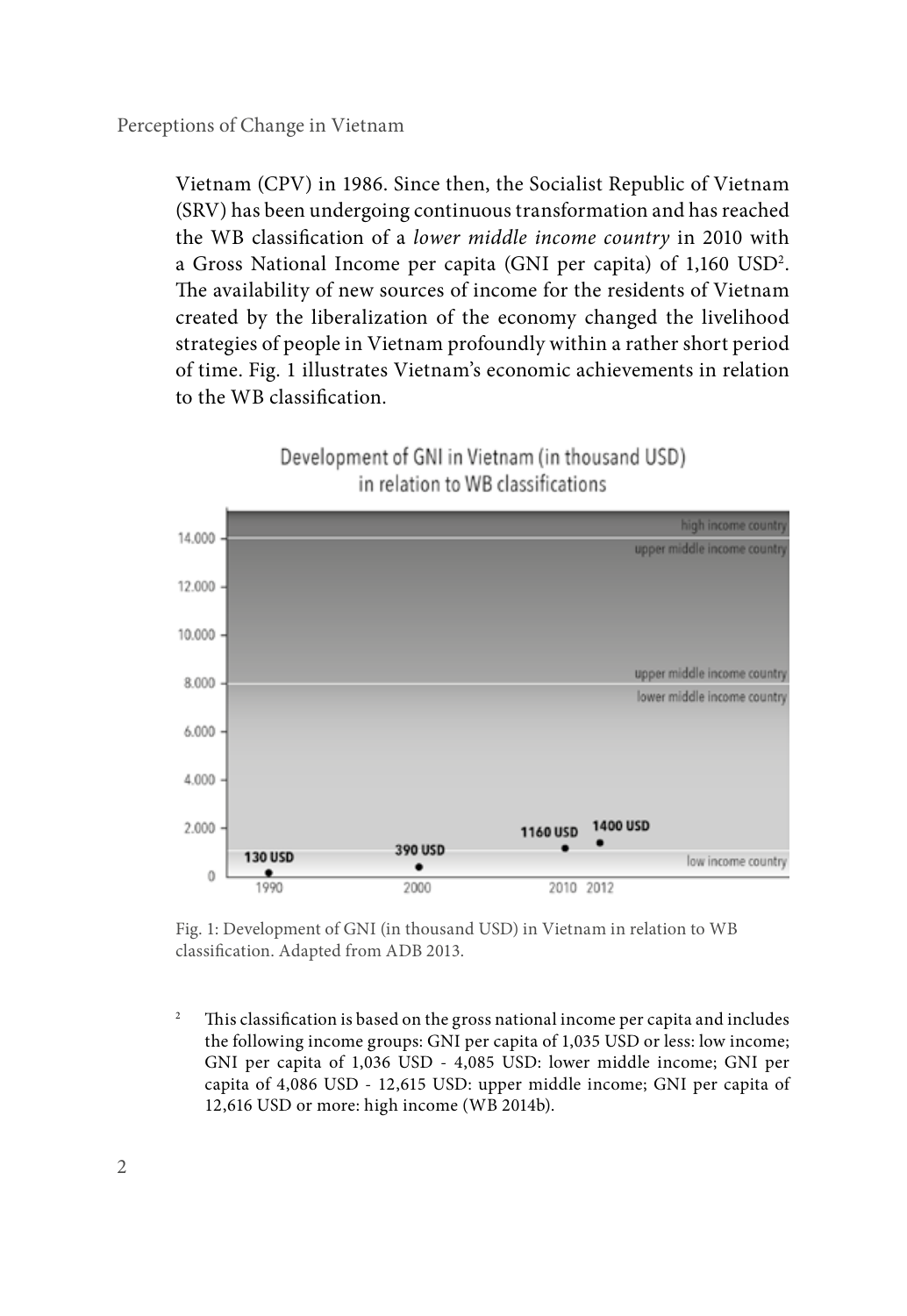The progress the country has achieved during the previous decades goes hand in hand with several drawbacks, including negative impacts on the natural environment. This is especially visible in diminishing forests and waste scattered in the landscape. The not so obvious, but nevertheless serious contamination, can be found in measurement of air, land, and water pollution. Reports about environmental pollution are constantly in the news, including reports about topics such as urban pollution, as well as pollution caused by industrial complexes but also illegal logging and wildlife trade.

In examining the issue of transition, one needs to consider focusing on the rural parts of the country. One of the effects of economic growth in Vietnam is that cities are extending into their surroundings. As highways are being widened, vehicles on these highways are changing, and their numbers are growing. At the same time, the number of industrial complexes in the country is increasing. These are only a few of the obvious changes taking place. Vietnam is a country in flux. The periurban areas, where the urban and the rural parts of the country intermix, are apparently the domains where the transition is most visible. These are the places where industrial complexes and new residential areas are being constructed while the original dwellers try to keep up with the pace. This is not only the arena in which the new and the old mix but also a place where, as a result of the lack of efficient environmental legislation, the above mentioned environmental problems are becoming very visible.

The importance of the countryside is also evident from another perspective, closer to the cognitive aspect of this study's subject. It is the special relationship Vietnamese people claim to have with the countryside and its symbolic character. For example, a family visit to the hometown around the Lunar New Year or in honor of the dead ancestors on their Death Memorial Day (*giỗ*) 3 provides a vivid testimonial to

<sup>&</sup>lt;sup>3</sup> Celebrating birthdays is a rather new habit in Vietnam and mainly applies to the younger generations and children. Traditionally, Vietnamese celebrate the death anniversary. The whole family comes together to pray and offer food and other goods to the deceased, and has a meal together. The deceased is believed to be among those celebrating wandering in an in-between world (Personal conversation).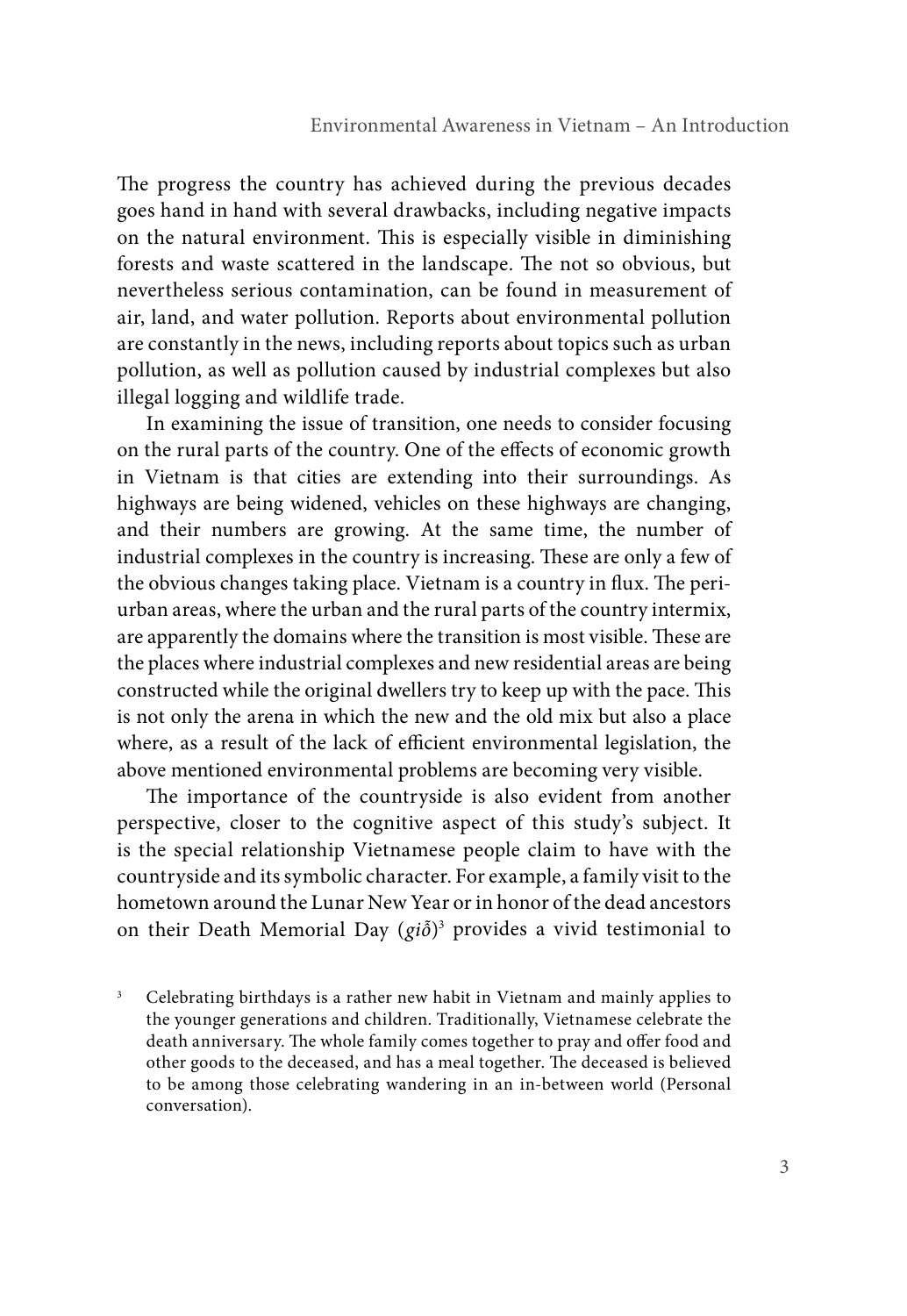this. Speaking to people about Vietnam does not only involve speaking about a country proud of its achievements in politics and economics, but also about a national identity built on the myth of Âu Cơ and the dragon king Lạc Long Quân4 . This myth presents Vietnamese as the people derived from the mountains and the sea, thus, with a supposedly special relationship to the diverse natural environments of the country.

Considering the importance of the natural environment and rural areas to people in Vietnam, taking a closer look at the relationship between humans and their natural environment in the rural areas appears to be an important task, especially as these sites are on an irreversible path of transformation. The main aim of this study is therefore, to provide an overview of the – possibly diverse – perspectives people living in rural Vietnam have regarding their natural environment. While these perspectives might be shared among groups of people, the study follows a rather explorative approach and, thus, is not searching for an overarching model, but rather aims to take into account the variations and diversifications to be found in these perspectives. The overall research question guiding the study is therefore:

What are the individual perspectives of people in rural Vietnam today on their local natural environment, consisting of their environmental values and attitudes, in the context of modernized livelihoods?

This main research question can be divided into five sub-questions, which allow for its operationalization:

In the legend, the dragon king Lạc Long Quân takes the daughter of the king in the mountains, Âu Cơ, as his wife. After one year Âu Cơ gives birth to one hundred eggs and from these eggs their sons are born. When their sons are old enough Lạc Long Quân decides to go back to his palace in the sea, where his wife cannot follow. He therefore takes only half of their children with him to the sea; the rest stay with their mother on land. These are believed to be the founding fathers of the Vietnamese nation (Personal conversation).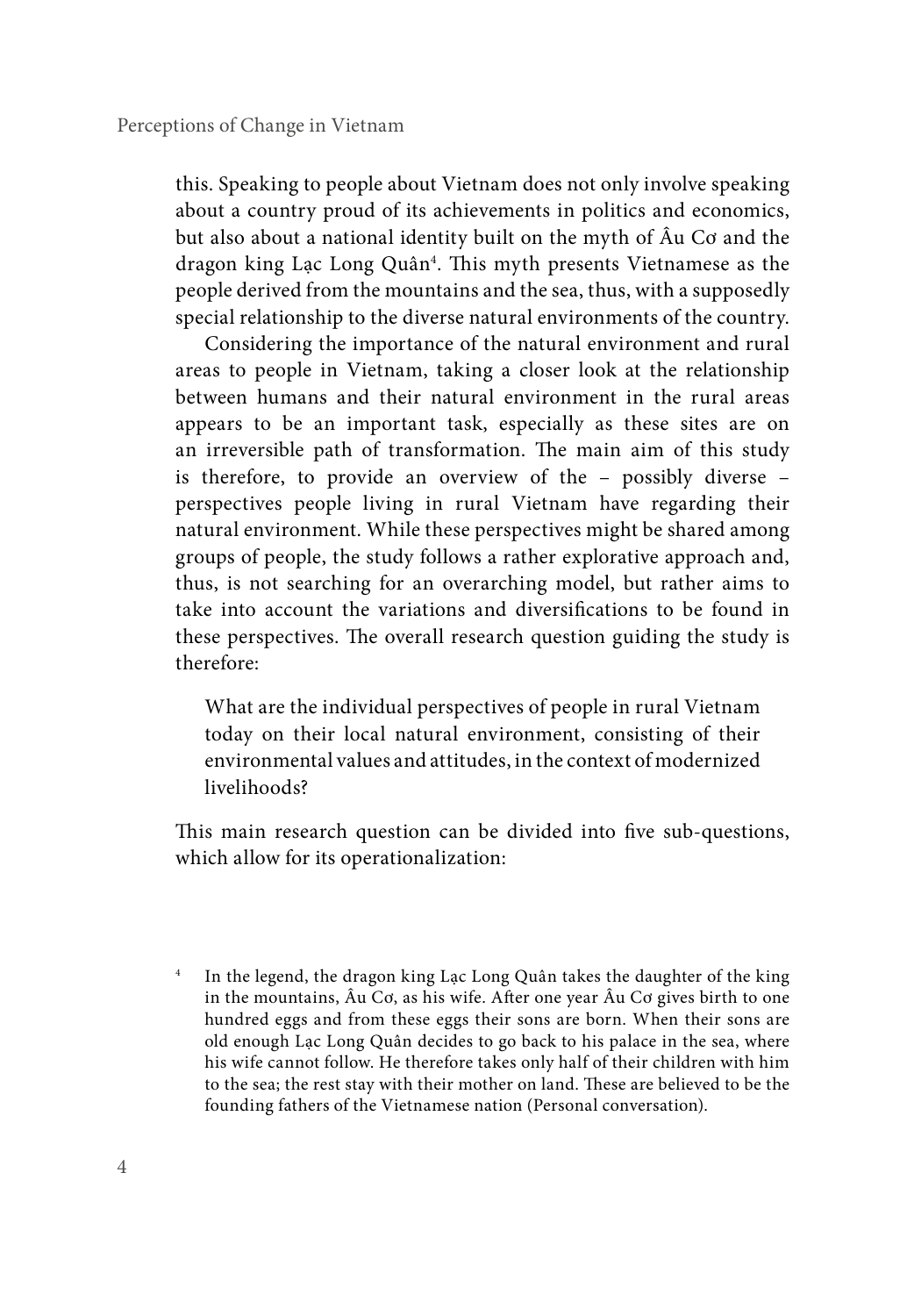- 1. What is the local definition of nature?
- 2. What do people know about the environment and what are their beliefs about it?
- 3. What are people's livelihoods and strategies and how are they connected to their natural environment?
- 4. What do people know and think about environmental protection?
- 5. What is the importance of values that can be related to proenvironmental thinking in the value system of people in rural Vietnam?

Being trained in area studies with a focus on Southeast Asia, and doing research on human-nature relations, requires availing oneself of the merits of other social science disciplines. However, as Holbig (2015) establishes, this is indeed the most significant characteristic of area studies:

The greatest potential of area studies lies in its **interdisciplinary** connections, which productively adopt and implement innovative impulses originating from cultural studies without losing sight of the capacity to connect to the social sciences. These connections provide it with the opportunity not only to theoretically and methodologically carry out highly topical research, but also to function as the connecting link, "translator," and provider of impulses in both directions, between linguistics, cultural studies, and history on the one hand and the social sciences on the other – two groupings that continue to perceive each other as separate epistemic communities. (Holbig 2015: 27; emphasis in original)

In accordance with this statement, cultural studies can therefore be considered one pillar on which this study on human-environment relations in Vietnam are explored. Turning to the other pillars, a wide array of different scientific disciplines focus in one way or another on the relation between humans and their natural environment. While it is often difficult to draw clear lines between sub-disciplines, a more definite distinction can be made between anthropological approaches to the topic and approaches taken from the fields of sociology.

Anthropological approaches look at the ways by which humans have adapted their techniques and livelihood strategies to their natural environment and through that have often also changed this natural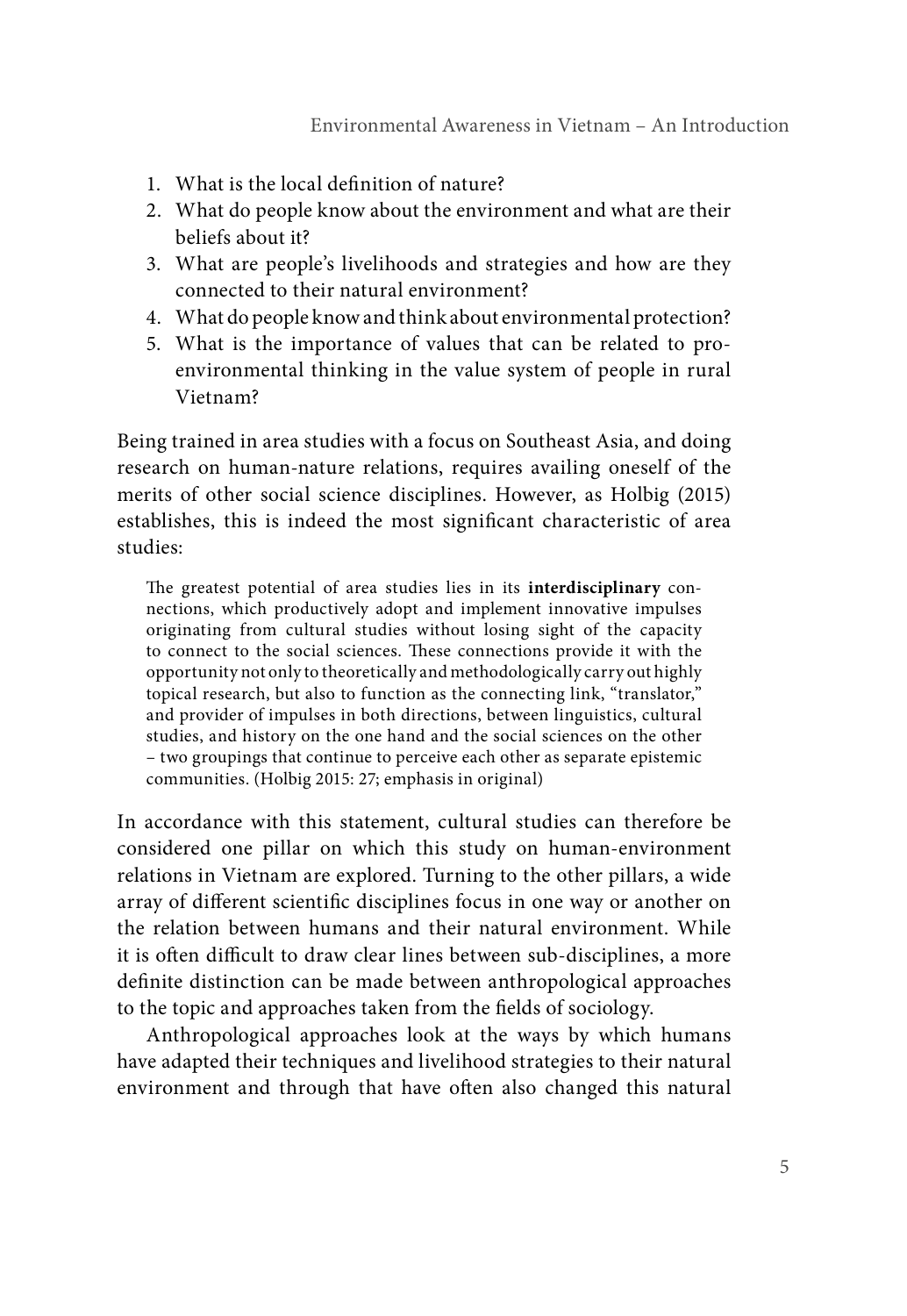environment.5 Sociological sub-disciplines, such as environmental sociology, or – more interdisciplinary – human ecology, look at the question from a different angle as they take different levels of humanenvironment interactions into account. This includes a technical level, and a political or institutional level as well as the question of social concepts of the natural environment. Therefore, this study will, due to the nature of the research question, rely on sociological approaches rather than those offered by anthropology. As research about environmental awareness is itself at the interface between two disciplines, the study rests on concepts from the fields of sociology and social psychology. In order to illustrate the interdisciplinary character of the work, Fig. 2 shows the three theoretical and methodological fields.



Fig. 2: Theoretical and methodological fields of the study.

The study aims at connecting a macro-level topic, namely, the situation of environmental and social change, with findings on the micro-level – that is, the perceptions of these transformations on a local level. Nevertheless, instead of being based on in-depth fieldwork the study

<sup>5</sup> Cultural ecology is an example of such a research approach.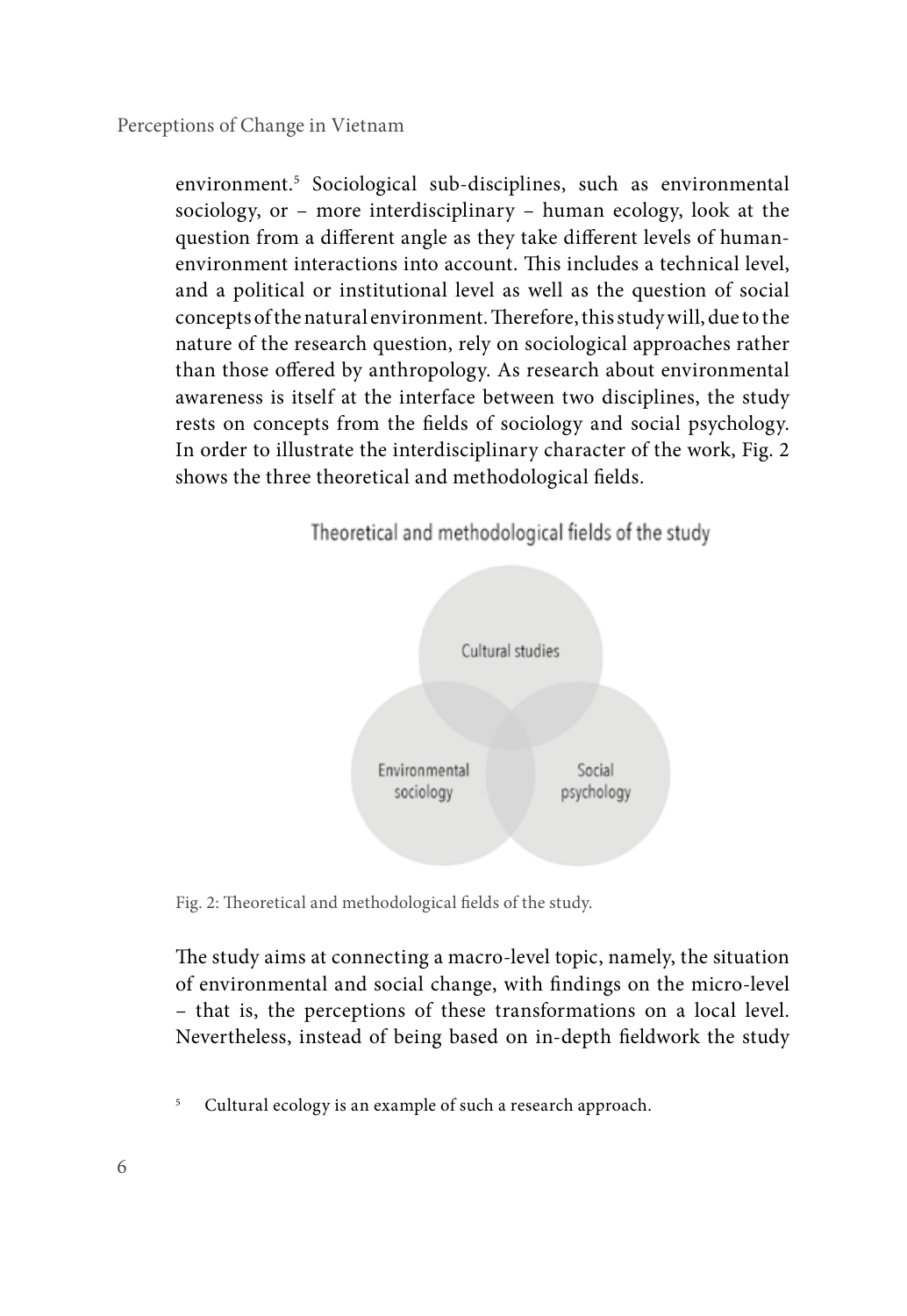relies on in-depth analysis of qualitative interviews conducted in one research site.

As the process of transition is most visible in areas close to the urban centers, a research site adjacent to the extended metropolitan region of Hồ Chí Minh City serves as a case study. As will be argued later on, the research site can be described as peri-urban, thus at the verge between rural and urban. The Southeast of Vietnam where the research site is situated is an economically prospering region and, while it is experiencing many of the benefits of Vietnam's transformation, it is also one of the areas under tremendous threat from environmental pollution.

Following this brief introduction, this book is divided into two parts, the introductory part and the presentation of the results. The introductory part consists of two chapters in which the reader will be introduced to the research topic and the background to the research.

Firstly, *chapter 2* takes a look at the current state of research related to human-nature relations, mainly from a sociological and social psychology perspective, but also touching on the knowledge provided by anthropological studies. In addition, during the course of this chapter, the main concepts applied throughout the study are introduced, culminating in a framework for the presentation of results. After this groundwork is laid, *chapter 3* presents the research design and process itself, including the interview sample.

The presentation of results is oriented along the framework introduced in *chapter 2*, and begins with an overview of the socioeconomic situation of Vietnam in general and the research site in particular in *chapter 4*. The following chapter, *chapter 5*, continues with some basic indications about the natural environment in the country and the perspectives the interview partners presented regarding the natural environment of the research site throughout the interviews. The following three chapters pick up three of the categories presented in the framework, namely, people's definitions of nature (*chapter 6*), people's representations about nature (*chapter 7*), and finally their attitudes toward nature and the state of environmental values at the research site (*chapter 8*). *Chapter 9* attempts to bring these threads together by